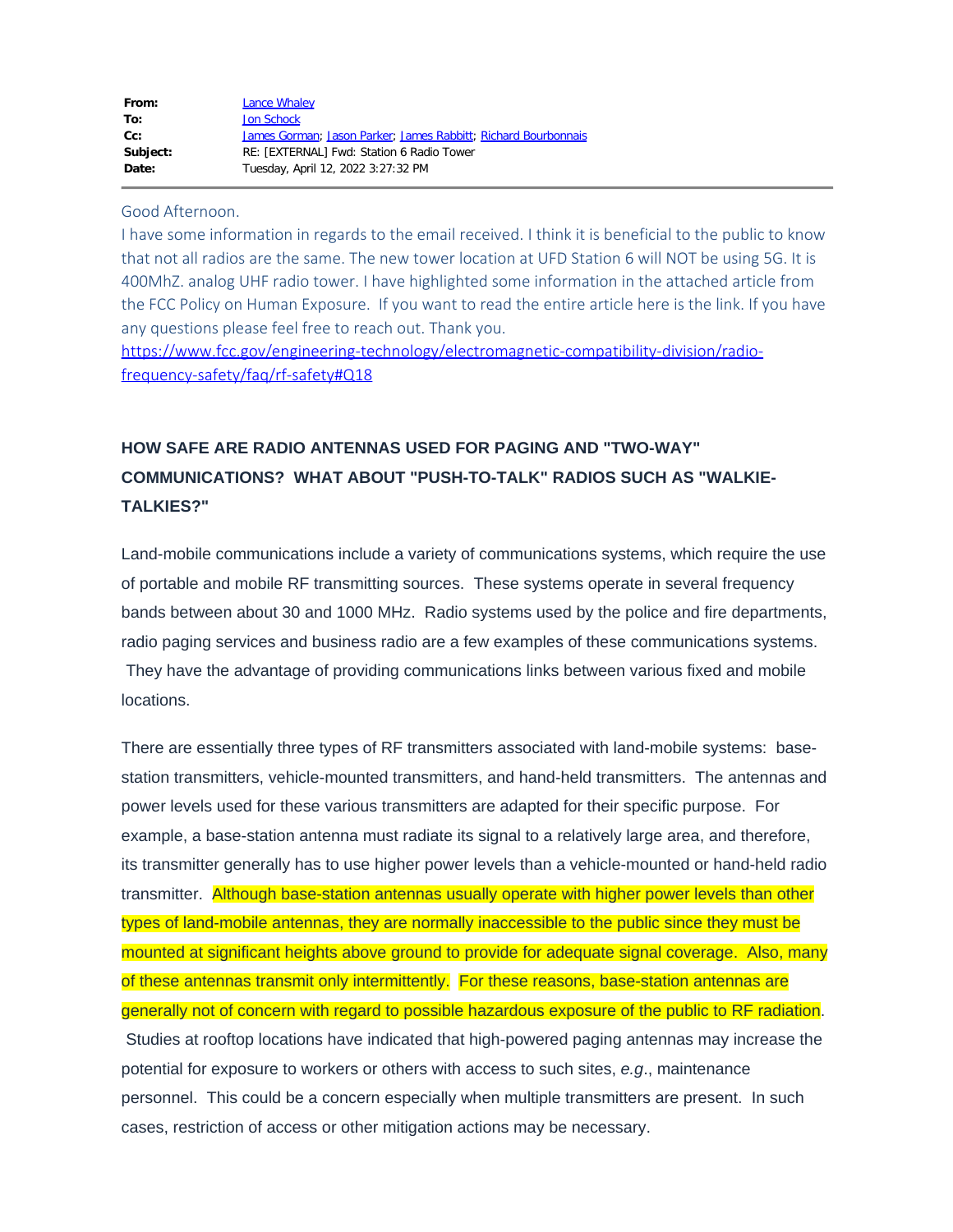Transmitting power levels for vehicle-mounted land-mobile antennas are generally less than those used by base-station antennas but higher than those used for hand-held units. Some manufacturers recommend that users and other nearby individuals maintain some minimum distance (*e.g*., 1 to 2 feet) from a vehicle-mounted antenna during transmission or mount the antenna in such a way as to provide maximum shielding for vehicle occupants. Studies have shown that this is probably a conservative precaution, particularly when the percentage of time an antenna is actually radiating is considered. Unlike cellular telephones, which transmit continuously during a call, two-way radios normally transmit only when the "push-to-talk" button is depressed. This significantly reduces exposure, and there is no evidence that there would be a safety hazard associated with exposure from vehicle-mounted, two-way antennas when the manufacturer's recommendations are followed.

Hand-held "two-way" portable radios such as walkie-talkies are low-powered devices used to transmit and receive messages over relatively short distances. Because of the low power levels used, the intermittency of these transmissions ("push-to-talk"), and due to the fact that these radios are held away from the head, they should not expose users to RF energy in excess of safe limits. Although FCC rules do not require routine documentation of compliance with safety limits for push-to-talk two-way radios as it does for cellular and PCS phones (which transmit continuously during use and which are held against the head), most of these radios are tested and the resulting SAR data are available from the FCC's [Equipment Authorization](https://www.fcc.gov/oet/ea/) database. Click on the link for [FCC ID Search](https://www.fcc.gov/fccid). [\(Back to Index\)](https://www.fcc.gov/engineering-technology/electromagnetic-compatibility-division/radio-frequency-safety/faq/rf-safety#top)

## **HOW SAFE ARE MICROWAVE AND SATELLITE ANTENNAS?**

Point-to-point microwave antennas transmit and receive microwave signals across relatively short distances (from a few tenths of a mile to 30 miles or more). These antennas are usually circular dish or rectangular in shape and are normally mounted on a supporting tower, rooftop, sides of buildings or on similar structures that provide clear and unobstructed line-of-sight paths between both ends of a transmission path. These antennas have a variety of uses, such as relaying longdistance telephone calls, and serving as links between broadcast studios and transmitting sites.

The RF signals from these antennas travel in a directed beam from a transmitting antenna to the receiving antenna, and dispersion of microwave energy outside of this narrow beam is minimal or insignificant. In addition, these antennas transmit using very low power levels, usually on the order of a few watts or less. Measurements have shown that ground-level power densities due to microwave directional antennas are normally thousands of times or more below recommended safety limits. Moreover, microwave tower sites are normally inaccessible to the general public.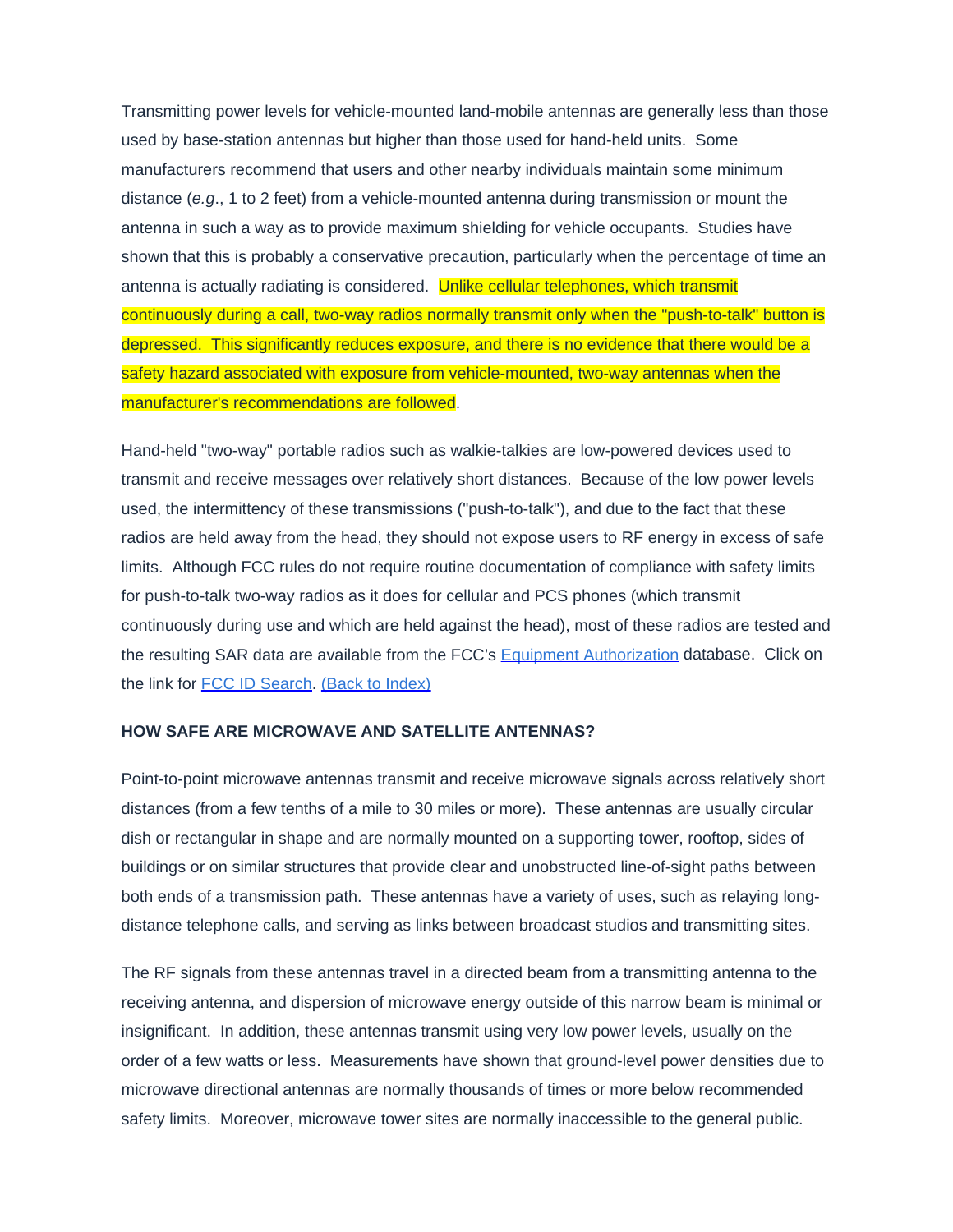Significant exposures from these antennas could only occur in the unlikely event that an individual were to stand directly in front of and very close to an antenna for a period of time.

## **Lance Whaley**

Fire Alarm Superintendent South Kingstown, RI Lwhaley@southkingstownri.com Cell 401-265-5475 Office 789-9331 ext 2243

**From:** Jon Schock <jschock@southkingstownri.com> **Sent:** Tuesday, April 12, 2022 2:53 PM **To:** Lance Whaley <lwhaley@southkingstownri.com> **Subject:** FW: [EXTERNAL] Fwd: Station 6 Radio Tower

Lance:

FYI.

Jon R. Schock, Public Services Director Department of Public Services Town of South Kingstown 509 Commodore Perry Hwy Wakefield, RI 02879 O: 401-789-9331, ext. 2250 F: 401-782-8068

From: Jon Schock [<jschock@southkingstownri.com](mailto:jschock@southkingstownri.com)> **Sent:** Tuesday, April 12, 2022 2:52 PM **To:** James Rabbitt < $j$ rabbitt@southkingstownri.com>; Jason Parker [<jparker@southkingstownri.com](mailto:jparker@southkingstownri.com)> **Cc:** Richard Bourbonnais [<rbourbonnais@southkingstownri.com](mailto:rbourbonnais@southkingstownri.com)>; James Gorman [<jgorman@southkingstownri.com](mailto:jgorman@southkingstownri.com)> **Subject:** FW: [EXTERNAL] Fwd: Station 6 Radio Tower

Jamie & Jay:

FYI as I don't know if you received a separate email from Mr. Dahl.

Jon

Jon R. Schock, Public Services Director Department of Public Services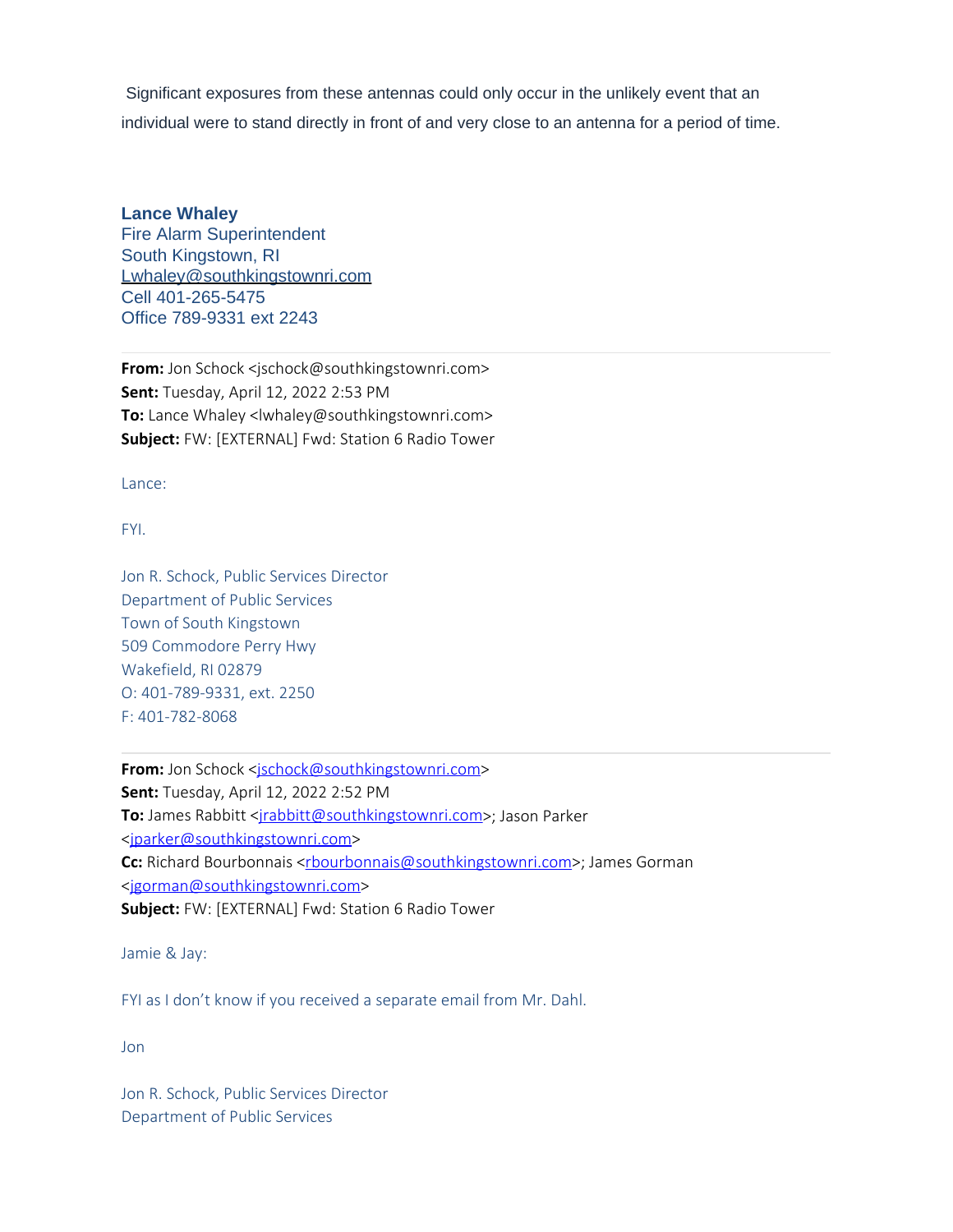Town of South Kingstown 509 Commodore Perry Hwy Wakefield, RI 02879 O: 401-789-9331, ext. 2250 F: 401-782-8068

**From:** Stephen Dahl [<stephen70@cox.net](mailto:stephen70@cox.net)> **Sent:** Tuesday, April 12, 2022 1:35 PM **To:** Jon Schock [<jschock@southkingstownri.com](mailto:jschock@southkingstownri.com)>; Richard Bourbonnais [<rbourbonnais@southkingstownri.com](mailto:rbourbonnais@southkingstownri.com)>; James Gorman [<jgorman@southkingstownri.com](mailto:jgorman@southkingstownri.com)> **Subject:** [EXTERNAL] Fwd: Station 6 Radio Tower

Some people who received this message don't often get email from [stephen70@cox.net.](mailto:stephen70@cox.net) [Learn why this is](http://aka.ms/LearnAboutSenderIdentification) [important](http://aka.ms/LearnAboutSenderIdentification)

Dear Mr Schock, Mr Bourbonnais, and Mr Gorman, of the Technical Review Committee,

Please see the information below as to why the request for a new radio tower should NOT be approved by the TRC for Union Fire District, Station 6.

Thank you.

Sincerely,

Stephen Dahl

36 Diane Dr, Kingston, RI

401.284.246

-------- Forwarded Message -------- **Subject:**Station 6 Radio Tower **Date:**Tue, 12 Apr 2022 13:28:14 -0400 **From:**Stephen Dahl [<stephen70@cox.net>](mailto:stephen70@cox.net) **To:**[ufdofffice@unionfiredistrict.com,](mailto:ufdofffice@unionfiredistrict.com) [spinch@unionfiredistrict.com](mailto:spinch@unionfiredistrict.com), [jblessing@unionfiredistrict.com](mailto:jblessing@unionfiredistrict.com) **CC:**[mcoyle@unionfiredistrict.com](mailto:mcoyle@unionfiredistrict.com), [dposillo@unionfiredistrict.com](mailto:dposillo@unionfiredistrict.com)

Dear Union Fire District, including Station 6 Captain Matthew Coyle and Lieutenant Dan Posillo (please forward this to them):

The International Association of Fire Fighters, which has 320,000 members in the U.S. and Canada, has concluded that Cell Tower Radiation Health Effects are significant enough to warrant not putting cell phone tower transmitters nearby fire stations.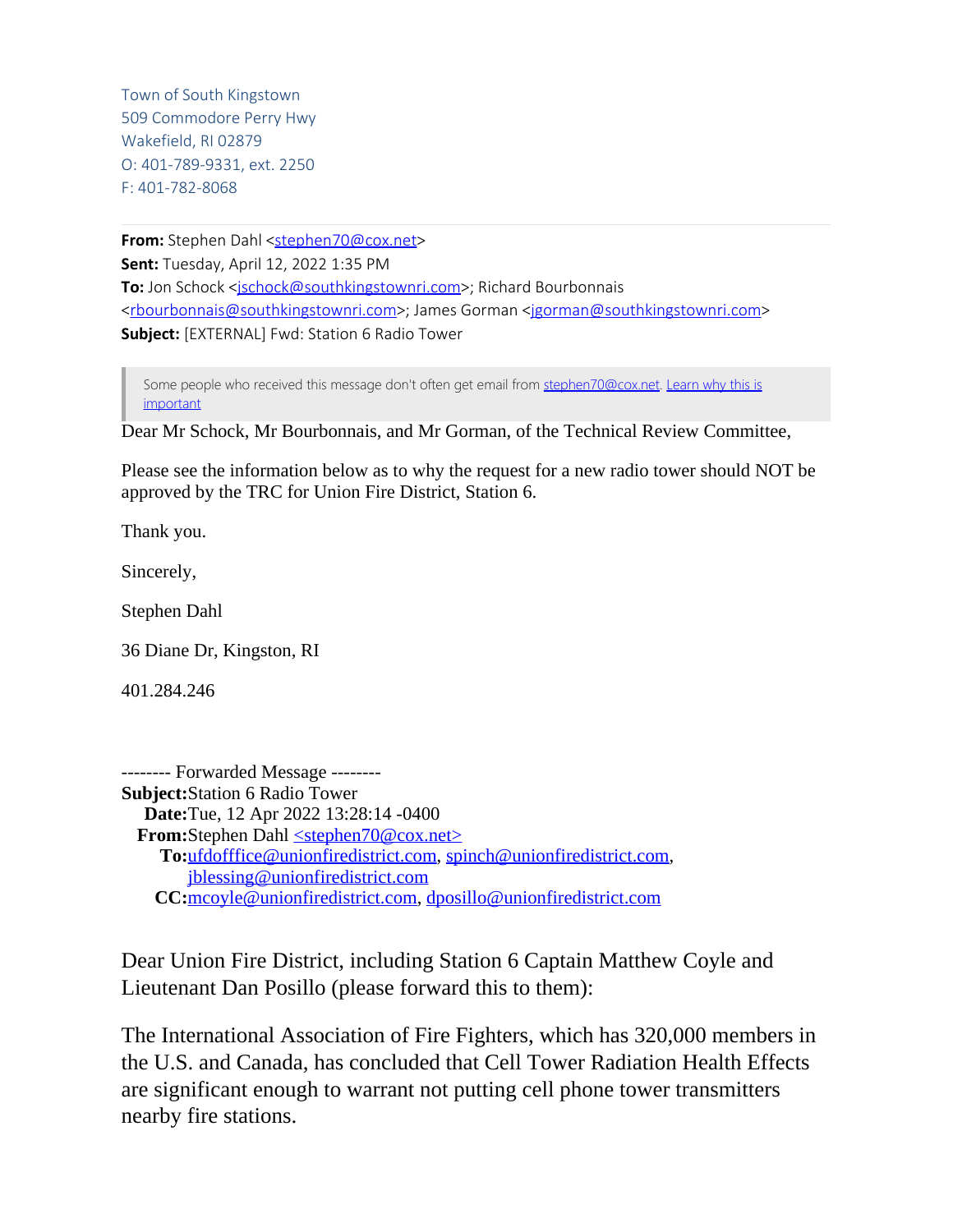Yet expanding wireless infrastructure near its station is exactly what the Union Fire District is planning to do and is asking the Technical Review Committee to allow its request:

C. TRC MINOR REVIEW:

1. DEVELOPMENT PLAN REVIEW – Union Fire District, Station 6, installation of an 80-foot, 3-post lattice simulcast radio tower with internally housed equipment, located at 4124 Tower Hill Road (Route 1), AP 42-2, Lot 17, Town of South Kingstown Communications Department, applicant, Union Fire District, owner.

I object to allowing this radio tower due to the escalation of radiofrequency radiation and its environmental impact upon the fire fighters and their neighbors.

The reasons for this declaration are to preserve the health of firefighters in order that they may most effectively protect the public. Radiofrequency radiation causes cognitive damage as well as other biological health effects and could result in serious injury or death. It is no way to reward the good deeds of firefighters or the public they are trying to serve. Please see this report from the IAFF:

<https://www.iaff.org/cell-tower-radiation/>

This issue is widely misunderstood. Telecommunications products are aggressively promoted, and the conversation steered, by a powerful industry that creates and distributes its own science as PR.

Please see the attached letter which explains this complicated issue further and is signed by three South Kingstown residents.

The letter to the editor at this link is also relevant: [https://www.independentri.com/opinion/article\\_3acf86a4-197e-11eb-83eb-](https://www.independentri.com/opinion/article_3acf86a4-197e-11eb-83eb-6b95820793f4.html)[6b95820793f4.html](https://www.independentri.com/opinion/article_3acf86a4-197e-11eb-83eb-6b95820793f4.html)

I sincerely hope you will reconsider building this toxic tower.

Thank you,

Stephen Dahl